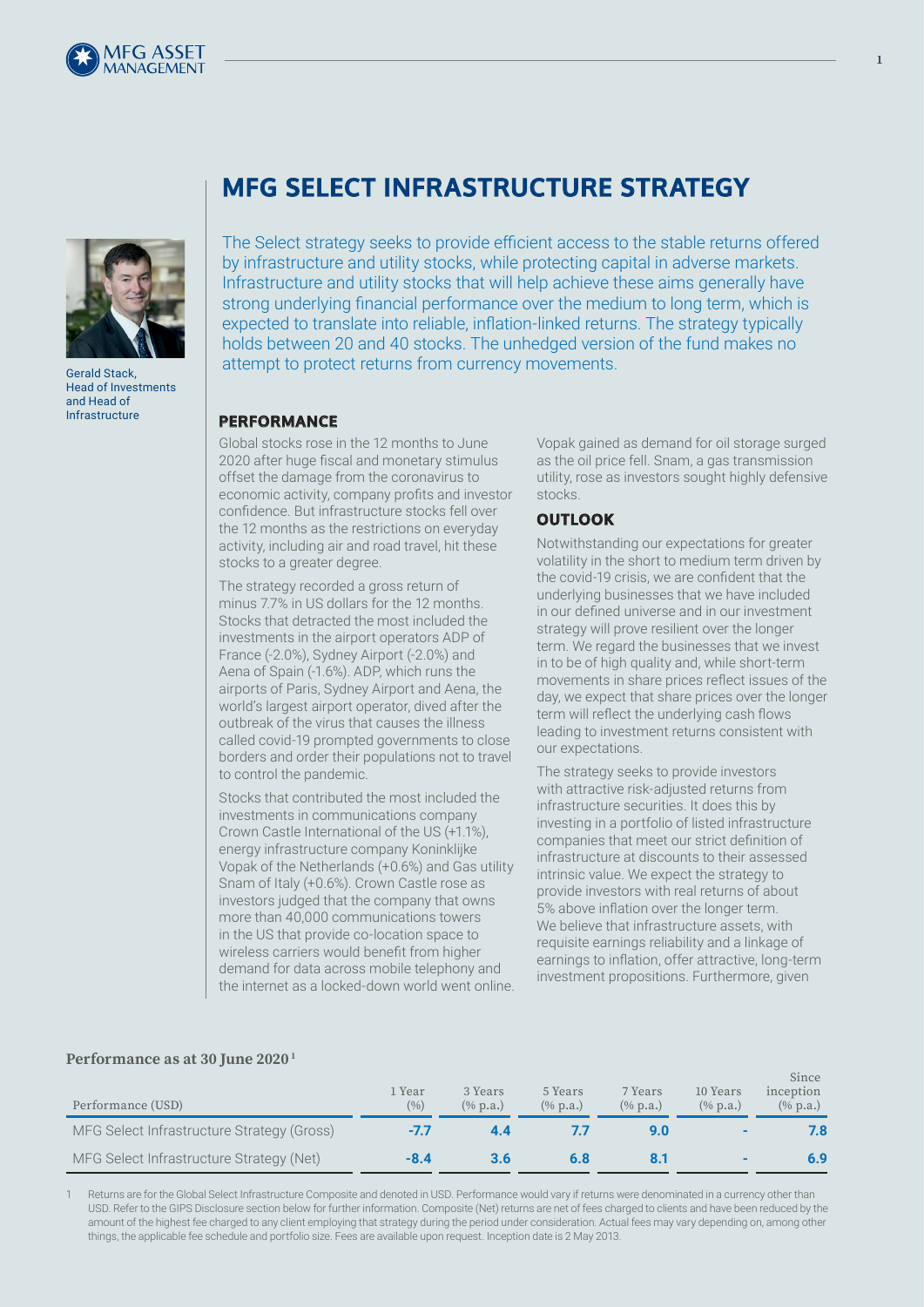

the resilient nature of earnings and the structural linkage of those earnings to inflation, investment returns generated by infrastructure stocks are different from standard asset classes and offer investors diversification when included in an investment portfolio. In the current uncertain economic and investment climate, the reliable financial performance of infrastructure investments makes them attractive and an investment in listed infrastructure can be expected to reward patient investors with a long-term time frame.

## **PORTFOLIO POSITIONING<sup>2</sup>**

#### **Top-10 holdings at 30 June 2020**

| Security                        | Weight (%) |
|---------------------------------|------------|
| Transurban Group                | 6.1        |
| <b>Atmos Energy Corporation</b> | 5.7        |
| Crown Castle International      | 5.2        |
| Red Electrica Corporacion       | 5.0        |
| Eversource Energy               | 4.6        |
| Enbridge Inc                    | 4.6        |
| Sempra Energy                   | 4.5        |
| Xcel Energy Inc                 | 4.3        |
| Vopak NV                        | 4.2        |
| Snam SpA                        | 3.7        |
| <b>Total</b>                    | 47.9       |

As noted earlier, we are cautious about the path ahead and have positioned the infrastructure portfolios with a defensive mindset.

At 31 December 2019, the investment portfolio had an allocation of about 55% to infrastructure, including an allocation of about 18% to airports and about 40% to utilities with less than 5% in cash.

At the end of June 2020, the investment portfolio comprised about 45% regulated utilities, 45% infrastructure and 10% in cash.

As noted above, following the onset of the covid-19 crisis we adopted a more defensive positioning. We reduced exposure to infrastructure, and particularly to airports, and increased our allocation to regulated utilities and cash. Airports businesses were significantly affected by the crisis and the allocation to airports hurt the investment performance of the portfolio.

We have increased the allocation to regulated utilities. Regulated utilities might face some short-term declines in earnings but we do not expect significant changes to their long-term earnings outlooks. Their earnings are highly defensive and regulators generally allow for losses due to issues outside of the control of the regulated utility to be recovered over the medium term.

Infrastructure businesses typically face less intrusive regulation than utilities that allows their earnings to rise and fall with the volume of business they do. As the governmentmandated quarantine has reduced the volume of aviation, traffic and rail services so too the earnings of airports, toll roads and railroads have declined in the short term. Experience of previous demand shocks in the transport industry gives us confidence that the demand for transport will recover over the longer term, which will lead to resilient earnings and dividends.

Airports is the infrastructure sector most challenged by the crisis. Airports provide essential services and we are confident that the demand for their services will return over time. However, the duration of the lockout and any following economic downturn will be key to how these companies recover. Much uncertainty remains around the near-term outlook for the aviation sector and we remain cautious about the investment prospects for airports compared with other infrastructure sectors. As a consequence, we have reduced the allocation to airports.

We have maintained the allocation to communications infrastructure and energy infrastructure:

- The portfolio has an allocation to the US-based communications infrastructure company Crown Castle International. We expect the earnings of communications infrastructure companies to be highly defensive in response to this crisis. The demand for data across mobile telephony and the internet is expected to grow strongly and more investment in telecommunications infrastructure is necessary for this demand to be satisfied. Recent reporting from communications infrastructure companies suggests that the covid-19 crisis has not materially slowed the pace of development of telecommunications infrastructure that is central to future earnings growth for communications infrastructure companies.
- The energy infrastructure companies in the strategy generate earnings by storing oil, gas and chemicals or transporting oil and gas across their pipeline networks. These companies have limited exposure to changes in the oil price and, while the revenues they earn from transporting oil and gas can change with movements in volumes, underwritten 'take or pay volumes' usually account for the majority of revenues so we assess their exposure to volume decreases as low. If the customers of these businesses have solvency issues then this could cause problems, but access to energy infrastructure services is essential to their ability to earn revenues.

Gerald Stack